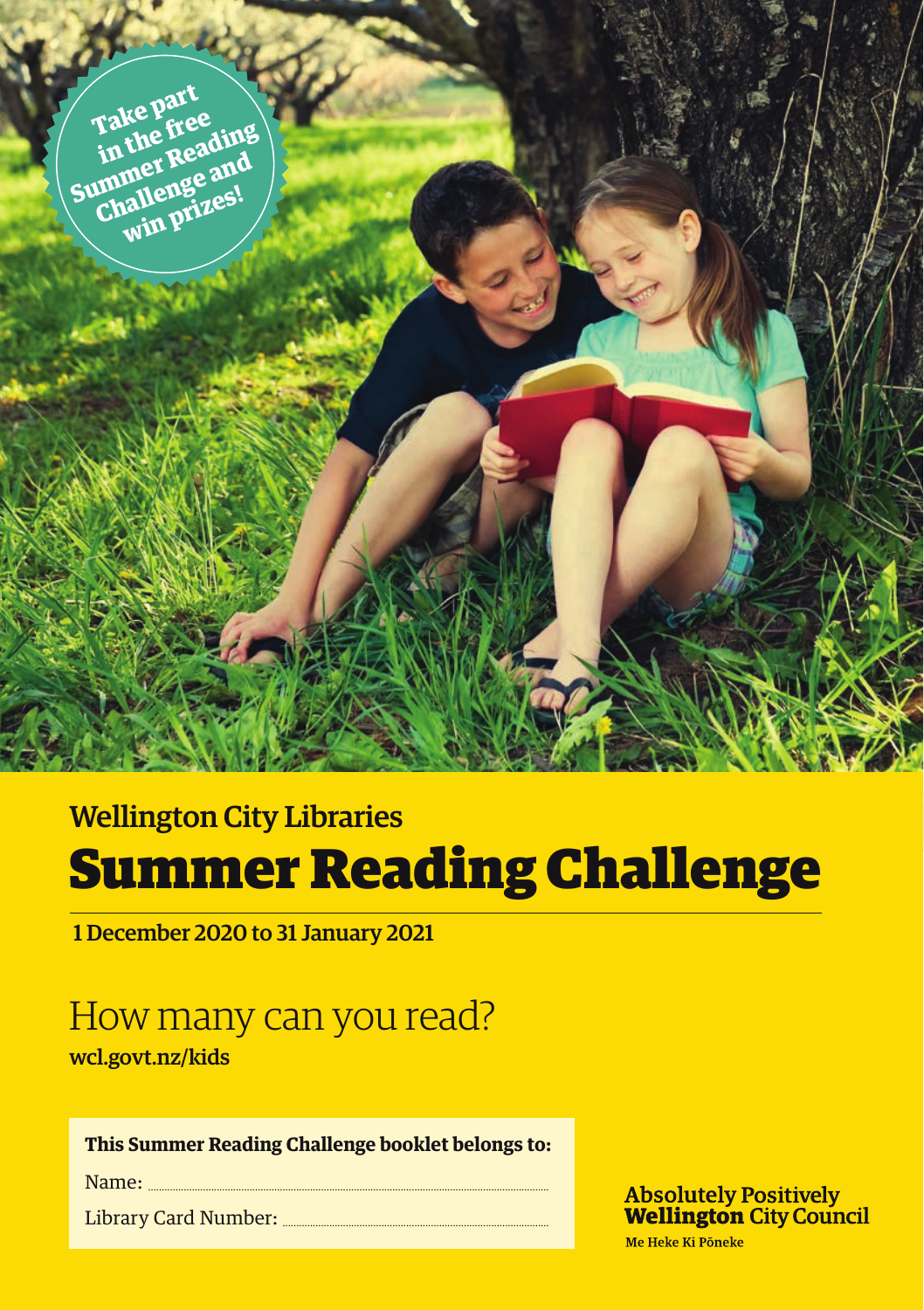## Welcome to Wellington City Libraries' Summer Reading Challenge

### **Here's how it works:**

Your mission is to read and review as many titles from this booklist as you can. You will automatically earn prizes for your reviews and each review you write will gain you an entry into the Challenge's main prize draw. The more you read and review the better your chances of winning!

Have a go at Reading Bingo! Complete all nine reading challenges on the back of this booklet before 31 January, hand in your named booklet at your local library to win a prize.

All 5–12 year olds with their own Wellington City Libraries card can participate, with no registration required.

Go to **wcl.govt.nz/kids** for more information and to write your reviews.

"Your mission is to read and review as many titles from this booklist as you can."

## Key for booklist



| Title                                                         | <b>Author</b>           |                                                                                       |
|---------------------------------------------------------------|-------------------------|---------------------------------------------------------------------------------------|
| The Big Umbrella                                              | Bates, Amy              | 新工民の                                                                                  |
| Wildlife of Aotearoa                                          | Bishop, Gavin           | 医白                                                                                    |
| Ramona                                                        | Cleary, Beverly         | ĥì<br>$\mathbf{C}$<br>$\bigcirc$<br>E<br>$\mathbf{C}$                                 |
| Matilda                                                       | Dahl, Roald             | <b>MACCO</b><br>E<br> ∢)                                                              |
| Because of Winn-Dixie                                         | DiCamillo, Kate         | $\mathbf{v}$ $\boxdot$ $\boxdot$                                                      |
| Diana. Princess of the Amazons                                | Hale, Shannon           | M                                                                                     |
| Hineahuone                                                    | Hall, Xoë               | ▌ᄣ<br>$\bullet$                                                                       |
| Guinea Dog                                                    | Jennings, Paul          | E<br>Ø<br>$\ket{\blacklozenge}$                                                       |
| The Land of Ingary Trilogy                                    | Jones, Diana Wynne      | $\lvert \Phi \rangle$ E<br>4 O                                                        |
| The Inkberg Enigma                                            | King, Jonathan          | $\boxed{\mathrm{E}}$<br>$\mathbb{R}$<br>Ø<br>藥                                        |
| Tio Tiamu                                                     | Kurahau                 | $\bowtie$<br>◉<br>▌ᄣ                                                                  |
| A Wrinkle in Time                                             | L'Engle, Madeleine      | <b>PUEA</b>                                                                           |
| Snapdragon                                                    | Leyh, Kat               | $\bigstar$ 0 $\Box$ ma                                                                |
| Emmie & Friends                                               | Libenson. Terri         | 9 ® E<br><b>ĦUÜ6</b>                                                                  |
| The Word Witch                                                | Mahy, Margaret          | $\ddot{\bm{c}}$ $\mathbb{R}^*$<br><b>O</b> 1<br>$\left( \left  \cdot \right  \right)$ |
| Mophead                                                       | Marsh, Selina Tusitala  | $\boxed{\mathrm{E}}$<br>偏<br>風心も<br>M<br>Ø                                            |
| The Adventures of Tupaia                                      | Meredith, Courtney Sina | <b>滋气的</b><br>回                                                                       |
| Ko Flit, te Tirairaka, me ngā Hēki Muna                       | Merewether, Kat         | C<br>L N & C O                                                                        |
| #Tumeke!                                                      | Petherick, Michael      | 燻                                                                                     |
| The Astronaut's Cat                                           | Riddle, Tohby           | $\boxtimes$<br>WL<br>$\left  \left  \right  \right $                                  |
| Samoan Heroes                                                 | Riley, David            | $\mathbb{E}$<br>※ №、◎                                                                 |
| Phoebe and her Unicorn                                        | Simpson, Dana           | ふと<br>E<br>Ø                                                                          |
| A Series of Unfortunate Events                                | Snicket, Lemony         | $Q \oplus \oplus Q$<br>$\mathbb E$<br>$\ket{\blacklozenge}$                           |
| Enola Holmes                                                  | Springer, Nancy         | $\circledcirc$ E<br>激                                                                 |
| Te Kirihimete i Whakakorea                                    | Tahau-Hodges, Pania     | v<br>YCLR®                                                                            |
| The Unadoptables                                              | Tooke, Hana             | 大新妙                                                                                   |
| Summer Days: Stories and Poems<br>Celebrating the Kiwi Summer | Various                 | $\begin{array}{c} \blacksquare \boxtimes \boxtimes \bullet \end{array}$               |
| Te Kī Taurangi a Puanga                                       | Wadsworth, Kirsty       | <b>ĦN</b>                                                                             |
| Arapū Toi                                                     | Wairama, Moira          | <b>₩¥L</b> RZ⊙                                                                        |
| They All Saw a Cat                                            | Wenzel, Brendan         | <b>WELR</b>                                                                           |